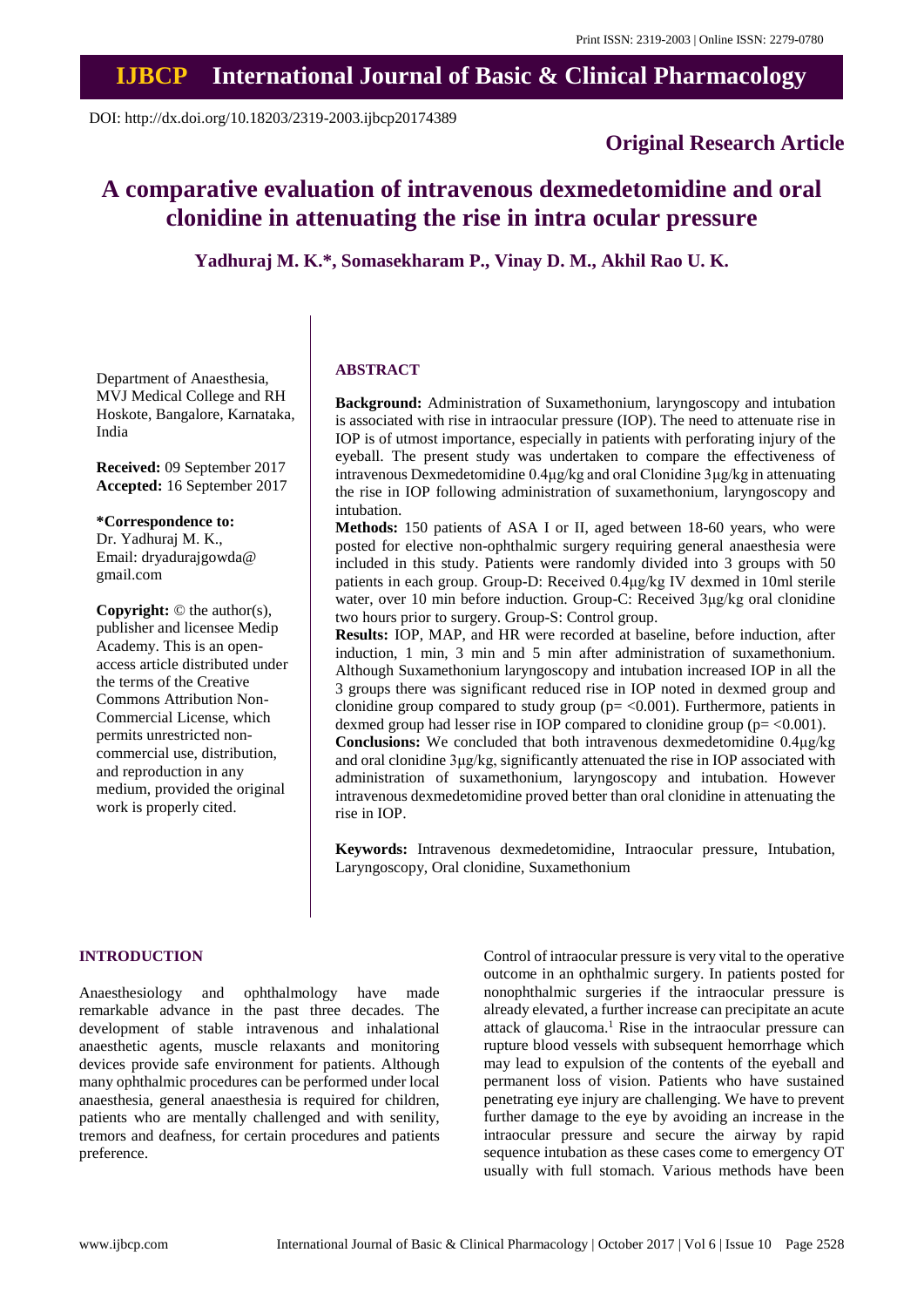tried to attenuate the intraocular hypertensive response but none of the method has given consistent results.<sup>2</sup>

We conducted the study by using Dexmedetomidine and Clonidine which are α-2 receptor agonists to reduce the rise in intraocular pressure following administration of suxamethonium, laryngoscopy and intubation.

# **METHODS**

The study was conducted at MVJ Medical College and Research Hospital in the Department of Anaesthesiology, on patients who underwent various elective nonophthalmic surgeries between 18-60 years of age of either gender requiring General Anaesthesia with endotracheal intubation. Patients with predicted difficult airway, with IHD, heart blocks, on beta blockers and with glaucoma were excluded from the study. After approval from the ethical committee, Study was conducted on 150 ASA I and II patients scheduled for elective non ophthalmic surgery. Pre-anaesthetic check up was done one day prior to the surgery. The procedure of measuring IOP; intraocular pressure was explained to the patients and written informed consent was obtained for participation in study. All patients received Tab. Alprazolam 0.25mg and Tab. Ranitidine 150 mg in the night before the day of surgery. Patients are randomly divided into 3 groups of 50 each, viz., Group (D) Dexmedetomidine, Group (C) Clonidine and Group (S) Control group. Patients in Group (C) received Oral tab Clonidine (3μg/kg) with a sip of water 2 Hours prior to surgery. Patients in Group (D) received Intravenous Dexmedetomidine (0.4μg/kg) diluted in 10 ml sterile water over 10 minutes, 10 minutes before the induction. Group(S) Control group did not get any medication. 2 drops of 4% Xylocaine topical was instilled into eyes to anaesthetize cornea before recording of Intra-Ocular Pressure. Intraocular pressure, Heart rate, and Mean Arterial Pressure of all patients were recorded during preanaesthetic visit for basal reading. IOP was measured using Schiotz indentation tonometer.

Pre-induction Intra-ocular pressure, Heart rate, and Mean Arterial Pressure were recorded in all the 3 groups which show the effect of the drug on IOP. On the OT table inj. Glycopyrrolate  $0.005$ mg/kg (I.V) to the maximum of  $0.2$ mg was given. Patients were pre-oxygenated with 100% oxygen, induced with inj. thiopentone 5mg/kg body weight. Intra-ocular Pressure, Heart rate, mean arterial pressure was recorded 30 seconds after induction which shows the effect of thiopentone on IOP. Then the patients received Inj. Suxamethonium 1.5mg/kg. Intra-ocular Pressure, Heart rate and Mean arterial pressure was recorded 1, 3 and 5 minutes after Suxamethonium. Intubation with endotracheal tube was done within 60 seconds after 1 min of Suxamethonium after first minutes IOP recording which shows the effect of Suxamethonium on IOP. Cases which required longer time (more than 60 seconds) to secure airway, were not included in the study. The 3<sup>rd</sup> minute recording was post laryngoscopy and intubation showing its effect on IOP. Anesthesia was maintained with Nitrous oxide, Oxygen and Halothane. Fentanyl 2μg/kg was used for analgesia and vecuronium as muscle relaxant. Side effects like bradycardia, hypotension, post operative nausea and vomiting were recorded.

#### *Statistical methods*

Descriptive and inferential statistical analysis has been carried out in the present study. Results on continuous measurements are presented on Mean±SD (Min-Max) and results on categorical measurements are presented in Number (%). Significance is assessed at 5 % level of significance. The following assumptions on data is made,

#### *Assumptions*

- Dependent variables should be normally distributed,
- Samples drawn from the population should be random,
- Cases of the samples should be independent.

Analysis of variance (ANOVA) has been used to find the significance of study parameters between three groups of patients.

#### *Significant figures*

- + Suggestive significance (P value: 0.05<P<0.10)
- \* Moderately significant (P value: 0.01<P≤0.05)
- \*\* Strongly significant (P value: P≤0.01)

## *Statistical software*

The Statistical software namely SAS 9.2, SPSS 15.0, Stata 10.1, MedCalc 9.0.1, Systat 12.0 and R environment ver.2.11.1 were used for the analysis of the data and Microsoft word and Excel have been used to generate graphs, tables etc.

## **RESULTS**

It was a prospective randomized comparative and controlled three group study.

## **Table 1: Age distribution of the patients in all the 3 groups.**

| Age in    | <b>Group S</b>    |               | <b>Group D</b> |               | <b>Group C</b>    |               |
|-----------|-------------------|---------------|----------------|---------------|-------------------|---------------|
| years     | N <sub>0</sub>    | $\frac{6}{9}$ | $\bf N_0$      | $\frac{0}{0}$ | $\bf N_0$         | $\frac{0}{0}$ |
| 18-20     | 5                 | 10.0          | 8              | 16.0          | 4                 | 8.0           |
| 21-30     | 15                | 30.0          | 18             | 36.0          | 22                | 44.0          |
| $31 - 40$ | 15                | 30.0          | 14             | 28.0          | 16                | 32.0          |
| $41 - 50$ | 8                 | 16.0          | 7              | 14.0          | 7                 | 14.0          |
| 51-60     | 7                 | 14.0          | 3              | 6.0           |                   | 2.0           |
| Total     | 50                | 100           | 50             | 100           | 50                | 100           |
| $Mean+SD$ | $36.70 \pm 12.76$ |               | 32.42±11.51    |               | $32.32 \pm 10.04$ |               |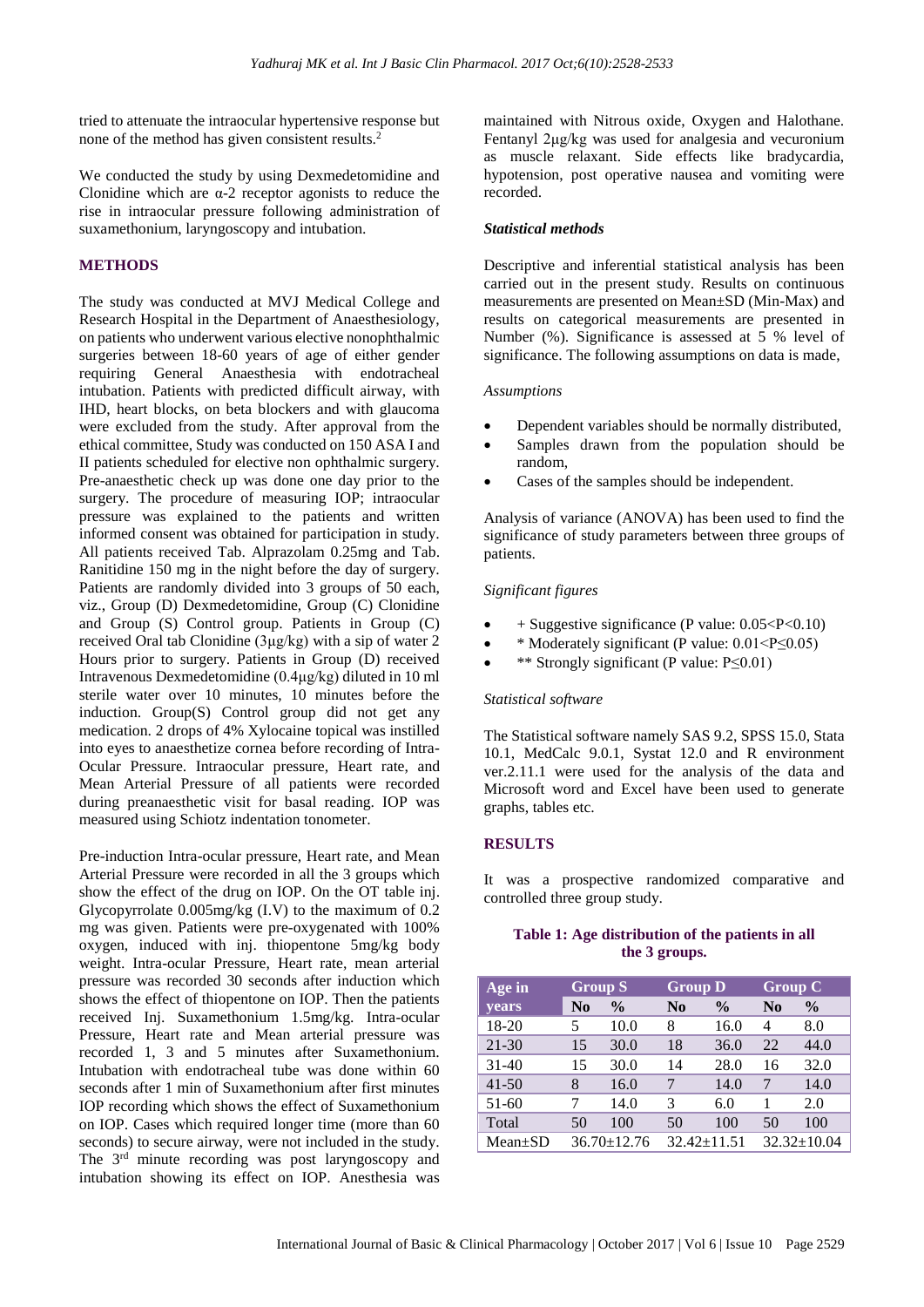In group-S there were 20 Male and 30 Female patients. In group-D there were 24 Male and 26 Female patients. In group-C there were 22 Male and 28 Female patients.

The mean body weight in group-S was 56.94±13.79, in group-D was 58.46±11.08 and in group-C was 57.54±12.34. All the 3 groups were comparable and there was no statistically significant difference with regards to mean age, gender and weight distribution.

- In group-S 22 patients (44%) belong to ASA-I and 28 patients (56%) belong ASA-II.
- In group-D 32 patients  $(64%)$  belong to ASA-I and 18 patients (36%) belong ASA-II.
- In group-C 36 patients (72%) belong to ASA-I and 14 patients (28%) belong ASA-II.

All the 3 groups had comparable ASA grade with maximum patients (60%) belonged to ASA-I and (40%) patients belonged to ASA-II.

#### **Table 2: The inter-group comparison of IOP (mmHg) changes in the patients between group-S and group-D.**

|                            | <b>Group S</b>   | <b>Group D</b>   | P value    |
|----------------------------|------------------|------------------|------------|
| <b>Baseline</b>            | $16.65 \pm 0.95$ | $16.54 \pm 0.83$ |            |
| <b>Before</b><br>induction | $16.66 \pm 0.96$ | $15.76 \pm 0.99$ | $0.01*$    |
| After<br>induction         | $16.38 \pm 1.18$ | $15.53 \pm 1.48$ | $0.003**$  |
| 1 <sub>min</sub>           | $24.31 + 2.22$   | $18.12 \pm 1.87$ | $<0.001**$ |
| $3 \text{ min}$            | $25.69 + 3.38$   | $18.62 \pm 1.62$ | $<0.001**$ |
| $5 \text{ min}$            | $20.52 + 2.83$   | $17.01 \pm 1.25$ | < 0.001    |

The mean basal IOP were comparable in all groups, group-S, group-D and group-C. There was a significant fall in IOP in group D, following administering Dexmedetomidine but group-C showed minimum fall in IOP from the base line values 2 hours after oral Clonidine administration. The mean basal IOP in group-D was 16.54±0.83 and mean basal IOP in group-C was 16.92±0.89 (p=0.441). 0.38mmHg reduction in IOP was noted in group-D after drug administration, compared to 0.1mmHg reduction in group-C compared to their baseline IOP values respectively (p=0.786). Highly significant fall in IOP noted in group-D and group-C 30 seconds after thiopentone induction compared to group-S (control group). 0.61mmHg reduction in IOP noted in group-D compared to 0.13mmHg reduction in group-C, 30 seconds after thiopentone induction  $(p=0.538)$ . The rise in mean IOP observed 1 minute 3 minutes and 5 minutes after Suxamethonium, laryngoscopy and intubation, in group-C was statistically highly significant compared to IOP in group-D ( $p = < 0.001$ ). Maximum rise in IOP noted at 3 minute interval time in all the 3 groups studied with respect to their baseline values.

#### **Table 3: The inter-group comparison of IOP (mmHg) changes in the patients between group-S and group-C.**

|                            | <b>Group S</b>   | <b>Group C</b>   | <b>P</b> value |
|----------------------------|------------------|------------------|----------------|
| <b>Baseline</b>            | $16.65 \pm 0.95$ | $16.92 \pm 0.89$ |                |
| <b>Before</b><br>induction | $16.66 \pm 0.96$ | $15.82 \pm 1.00$ | $<0.001**$     |
| After<br>induction         | $16.38 \pm 1.18$ | $15.79 \pm 1.06$ | $0.054+$       |
| 1 <sub>min</sub>           | $24.31 + 2.22$   | $19.84 + 2.29$   | $<0.001**$     |
| $3 \text{ min}$            | $25.69 \pm 3.38$ | $21.87 + 2.6$    | $<0.001**$     |
| $5 \text{ min}$            | $20.52 + 2.83$   | $18.65 \pm 1.6$  | $<0.001**$     |

#### **Table 4: The inter-group comparison of IOP (mmHg) changes in the patients between group-D and group-C.**

|                            | <b>Group D</b>   | <b>Group C</b>   | P value    |
|----------------------------|------------------|------------------|------------|
| <b>Baseline</b>            | $16.54 \pm 0.83$ | $16.92 \pm 0.89$ | 0.441      |
| <b>Before</b><br>induction | $15.76 \pm 0.99$ | $15.82 \pm 1.00$ | 0.786      |
| After<br>induction         | $15.53 \pm 1.48$ | $15.79 \pm 1.06$ | 0.538      |
| 1 <sub>min</sub>           | $18.12 \pm 1.87$ | $19.84 + 2.29$   | $<0.001**$ |
| $3 \text{ min}$            | $18.62 \pm 1.62$ | $21.87 + 2.6$    | $<0.001**$ |
| $5 \text{ min}$            | $17.01 + 1.25$   | $18.65 \pm 1.6$  | $<0.001**$ |

Maximum rise in mean HR and MAP was noted at 3 minutes after Suxamethonium administration followed by laryngoscopy and intubation in all the 3 groups. The side effects like bradycardia and hypotension were noted between all the 3 groups and were not statistically significant (p=0.929).

# **Table 5: The inter-group comparison of MAP (mmHg) and Mean heart rate changes in all the 3 groups.**

|                  | <b>Group S</b>     |                    | <b>Group D</b>     |                   | <b>Group C</b>     |                   |
|------------------|--------------------|--------------------|--------------------|-------------------|--------------------|-------------------|
|                  | <b>MAP</b>         | Mean HR            | <b>MAP</b>         | Mean HR           | <b>MAP</b>         | Mean HR           |
| <b>Baseline</b>  | $96.80 \pm 10.05$  | $84.22 \pm 21.53$  | $95.96 \pm 9.82$   | $88.46 \pm 18.66$ | $96.44 \pm 8.43$   | $86.36 \pm 11.88$ |
| Before induction | $96.90 + 9.80$     | $83.22 + 21.53$    | $90.76 + 9.97$     | $78.50 \pm 17.17$ | $89.08 \pm 11.33$  | $77.04 + 18.48$   |
| After induction  | $95.92 + 9.87$     | $93.18 \pm 11.48$  | $88.98 \pm 10.06$  | $84.14 \pm 12.39$ | $88.42 + 9.66$     | $83.94 \pm 12.36$ |
| 1 <sub>min</sub> | $120.22 + 23.82$   | $106.94 \pm 15.11$ | $108.32 \pm 15.56$ | $96.84 \pm 11.41$ | $108.08 \pm 18.93$ | $90.02 + 14.49$   |
| $3 \text{ min}$  | $125.64 \pm 17.72$ | $108.20 \pm 16.95$ | $113.66 \pm 16.46$ | $101.86 \pm 12.1$ | $117.98 \pm 15.94$ | $93.62 + 14.65$   |
| $5 \text{ min}$  | $107.42 \pm 13.37$ | $102.22 \pm 17.13$ | $100.58 \pm 12.53$ | $92.92 \pm 12.13$ | $105.64 \pm 16.03$ | $89.94 \pm 16.04$ |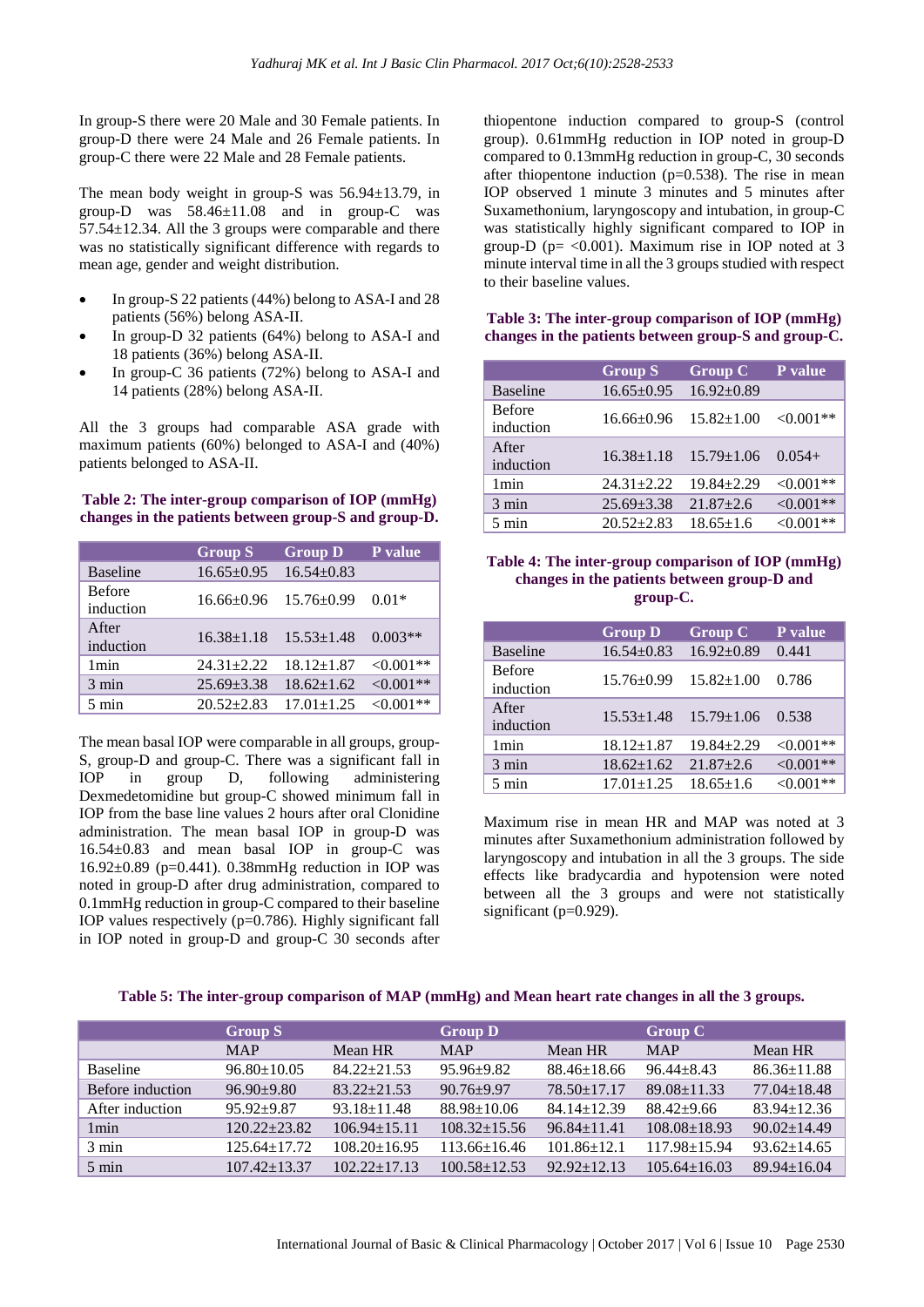## **DISCUSSION**

The need to attenuate rise in intraocular pressure is of utmost importance especially in perforating injury of the eye ball. These cases may present as emergency and often with full stomach. Rapid sequence intubation becomes mandatory, where suxamethonium is needed because of its rapid onset of action. However, administration of suxamethonium raises the intraocular pressure, endangering the expulsion of the contents of eye, if eye is perforated.

Laryngoscopy and Endotracheal intubation are employed for safe conduct of anaesthesia. Both Laryngoscopy and intubation are noxious stimuli and are associated with stress response leading to hypertension, tachycardia and rise in IOP. <sup>3</sup> The rise in IOP is transient and may not be significant in otherwise normal individuals. But in patients with open globe injuries, it may result in expulsion of ocular contents, resulting in possible blindness.

Although Rocuronium, an intermediate acting nondepolarizing muscle relaxant provides good intubating conditions after 60-90 seconds and vecuronium within 120 seconds, it is not preferred in emergency and patients with anticipated difficult airway in our settings. <sup>4</sup> Although it eliminates the muscle fasciculation and associated rise in IOP it will not reduce the response for laryngoscopy and intubation. Many methods of attenuating the rise in intraocular pressure have been tried with limited success. Some of the procedures are self-taming by administering small doses of suxamethonium before conventional dose and administration of small doses of non depolarizing muscle relaxants prior to administration of suxamethonium. 5,6

Administration of lignocaine, fentany, esmolol, nifedipine, before administering Suxamethonium will reduce stress response to laryngoscopy and intubation but will not reduce the rise in IOP. Hence the drug, which can blunt both the increase in IOP and haemodynamic response to laryngoscopy and intubation without causing significant adverse effects are required. Dexmedetomidine and clonidine are two drugs which are  $\alpha$ -2 adrenergic agonists, which bestow the property of inhibiting steep rise in intraocular pressure following administration of suxamethonium, laryngoscopy and intubation.

As clonidine being less potent  $(\alpha-1:\alpha-2=1:220)$  compared to Dexmedetomidine (α-1: α-2= 1:1620) in its agonism to α-2 receptors, two different doses (equipotent doses) of these two drugs were selected for our study with two different routes of administration. The present study was under taken to study the effectiveness of intravenous dexmedetomidine at a dose of 0.4μg/kg and oral clonidine at a dose of 3μg/kg in attenuating the rise in intraocular pressure following administration of suxamethonium, laryngoscopy and intubation.

In 1968 Miller et al, employing indentation tonometry, reported that dtubocurarine and gallamine pre-treatment inhibited succinylcholine-induced rise in IOP.<sup>6</sup> In 1979 Verma et al utilizing indentation tonometry, claimed that a 10mg "selftaming" dose of succinylcholine prevented a subsequent rise in intraocular pressure. <sup>3</sup> Subsequently in 1980 Myers in a controlled study using applanation tonometry refuted Verma's claim.<sup>7</sup> In 1979 smith et al claimed intravenous lidocaine 1-2mg/kg pre-treatment may attenuate the haemodynamic response to laryngoscopy but such pre-treatment is ineffective in preventing the rise in intraocular pressure following succinylcholine and intubation.<sup>8</sup> In 1981 Cunningham et al, claimed that 0.1mg/kg diazepam pre-treatment diminished the subsequent rise in intraocular pressure following succinylcholine and tracheal intubation while Cook JH et al, reported that 0.05 mg/kg diazepam pretreatment failed to prevent succinylcholine induced rise in IOP.9,10 In 1989 Indu et al, suggested that sublingual nifedipine is effective in attenuating the IOP response after succinylcholine administration, laryngoscopy and intubation. <sup>11</sup> In 1993 Kelly et al, studied the effect of succinylcholine in 15 patients undergoing elective enucleation, after all the extraocular muscles were detached in the diseased eye to that of the normal eye that had the extraocular muscles attached. Baseline IOP was comparable in both eyes. After succinylcholine administration, there was an increase in IOP which peaked at 90 seconds and returned to baseline after 5 mins. They found that there was a significant rise in IOP in both eyes but there was no major difference in the peak intraocular pressure between the normal eye and the diseased eye. (25.2 Vs 24.7). They concluded that the extraocular muscles do not contribute to the rise in IOP after succinylcholine administration.<sup>12</sup>

In 2008, Mowafi et al, conducted a double blind randomized controlled study in 40 patients undergoing elective non-ophthalmic surgery under general anaesthesia, to investigate the effect of dexmedetomidine premedication on intraocular pressure changes after succinylcholine and endotracheal intubation. They concluded that inj. Dexmedetomidine premedication 10 mins before induction blunted the rise in IOP caused by succinylcholine and intubation with haemodynamic stability. <sup>13</sup> In 2011 Chandan Kumar Pal, Manjushree Ray et al, studied the effect of dexmedetomidine premedication in two doses on changes in IOP following administration of succinylcholine and endotracheal intubation in 66 adult patients. The authors concluded that dexmedetomidine prevents the rise in IOP associated with succinylcholine and intubation. However, haemodynamic stability is better maintained with a lower dose (0.4μg/kg) of dexmedetomidine. Hence, it is desirable for prevention of rise in IOP. 14

In 1988 Ghignone M et al, studied the effect of clonidine on intraocular pressure and cardiovascular response to laryngoscopy and endotracheal intubation. Oral clonidine 5μg/kg was given 90 min prior to induction. It was found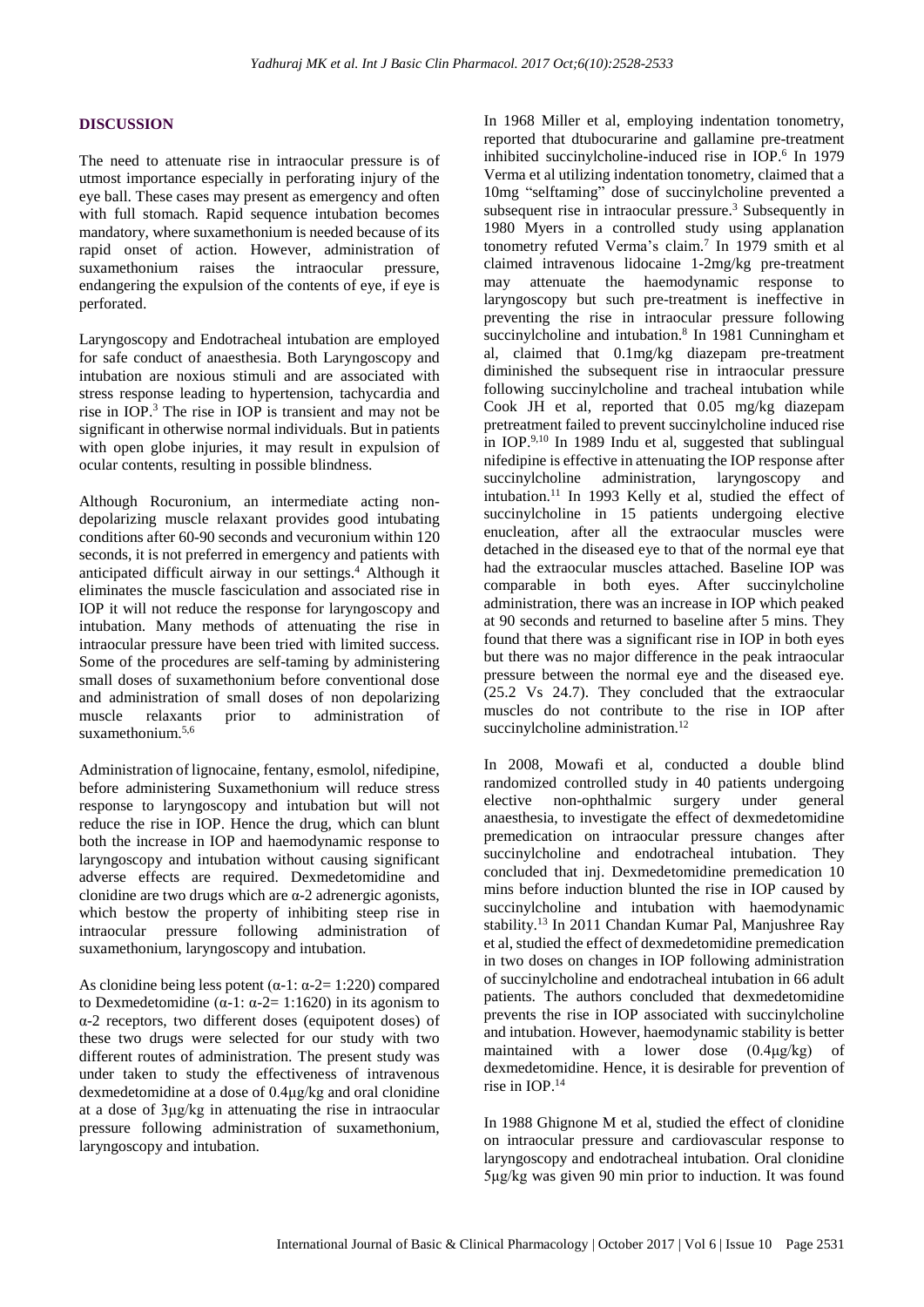that oral Clonidine premedication resulted in adequate sedation, effective blunting of intraocular pressure and haemodynamyic responses to laryngoscopy and intubation. <sup>15</sup> In 2002 Kashefi et al, observed the effect of oral clonidine and intravenous lidocaine on intraocular pressure following laryngoscopy and intubation. They found that difference in intraocular pressure was statistically significant between the groups. <sup>16</sup> In 2007 Zahedi et al, compared the effects of oral clonidine (3μg/kg) and diazepam (0.15mg/kg) as premedications on IOP and haemodynamics after induction, succinylcholine and intubation. They observed that patients in clonidine group had lower IOP than diazepam group at all time and the difference between the two groups was significant at 5 minutes after intubation. 17

Our study correlates with studies done by Chandan Kumar Pal et al and Mowafi et al, Zahedi et al and Ghignone M et al, who also found decrease in IOP from the baseline values following study drug administration. The rise in IOP in control group was above base line after intubation and even at 6th minute correlates with our study. But there was no significant rise in IOP above base line after intubation in Dexmedetomidine group and Clonidine group in studies done.<sup>18</sup> But in our study, in group-D and group-C, IOP raised above base line values after intubation.

# **CONCLUSION**

We concluded that intravenous Dexmedetomidine and oral Clonidine attenuated the rise in IOP. However intravenous dexmedetomidine at a dose of 0.4μg/kg body weight administered IV over 10 min before induction, proved to be better than oral clonidine at a dose of 3μg/kg administered with sips of water, 2 hours prior to induction, in attenuating the rise in IOP and achieving a better hemodynamic stability.

*Funding: No funding sources Conflict of interest: None declared Ethical approval: The study was approved by the Institutional Ethics Committee*

# **REFERENCES**

- 1. Murphy DF. Anaesthesia and intraocular pressure. Anesth Analg. 1985;64:520-30.
- 2. Mirakhur RK. Intraocular pressure changes during rapid sequence induction of anaesthesia; Comparision of propofol and thiopentone in combination with vecuronium. Br. J. Anaesth. 1988;60:379-83.
- 3. Verma RS. Self-taming of succinylcholine induced fasciculations and iop. Anaesthesiology. 1979;50(3)245-7.
- 4. Miller RD, Wary WL, Mickey RF. Inhibition of succinylcholine induced intraocular pressure by nondepolarizing muscle relaxants. Anaesthesiology. 1968;29:123-6.
- 5. Myers EF, Singer P, Otto A. A controlled study of the effect of succinylcholine self-taming on intraocular pressure. Anesthesiology. 1980;53:72-4.
- 6. Smith RB, Babinski M, Leano N. The effect of lidocaine on succinylcholine induced rise in intraocular pressure. Can Anaesth Soc J. 1979;26:482- 3.
- 7. Cunningham AJ, Albert O, Cameron J, Watson AG. The effect of intravenous Diazepam on rise in intraocular pressure following succinylcholine. Can Anaesth Soc J. 1981;28:591-6.
- 8. Feneck RO, Cook JH. Failure of diazepam to prevent the Suxamethonium induced rise in intraocular pressure. Anaesthesia. 1983;38:120-7.
- 9. Indu B, Batra YK, Puri GD, Singh H. Nifedipine attenuates the intraocular pressure response to intubation following succinylcholine. Canadian Journal of Anesthesia/Journal canadien d'anesthésie. 1989 May 1;36(3):269-72.
- 10. Kelly RE, Dinner M, Turner LS, Haik B, Abramson DH, Daines P. Succinylcholine increases intraocular pressure in the human eye with the extraocular muscles detached. Anaesthesiology. 1993;79:948-52.
- 11. Mowafi HA, Aldossary N, Ismail SA, Alqahtani J. Effect of Dexmedetomidine premedication on the intra ocular pressure changes after succinylcholine and intubation. Br Journal of Anesth. 2008;100:485-9.
- 12. Pal CK, Ray M, Sen A, Hajra B, Mukherjee D, Ghanta AK. Changes in intraocular pressure following administration of suxamethonium and endotracheal intubation: influence of dexmedetomidine premedication. Indian journal of anaesthesia. 2011 Nov;55(6):573.
- 13. Ghignone M, Noe C, Calvillo O, Quintin L. Anesthesia for ophthalmic surgery in the elderly: the effects of clonidine on intraocular pressure, perioperative hemodynamics, and anesthetic requirement. Anesthesiology. 1988 May;68(5):707- 16.
- 14. Kashefi P, Hashemi J. Effect of oral clonidine and intravenous lidocaine on intraocular pressure following laryngoscopy and intubation. Journal of Research in Medical Sciences. 2002;7(2).
- 15. Zahedi H, Nikooseresht M, Rahro-Taban M. The effect of oral Clonidine pretreatment on intraocular pressure and hemodynamic stability after succinylcholine injection and intubation in cataract surgery. Medical Journal of the Islamic Republic of Iran. 2007 Aug;21(2):111-4.
- 16. Jaakola ML, Ali-Melkkilä T, Kanto J, Kallio A, Scheinin H, Scheinin M. Dexmedetomidine reduces intraocular pressure, intubation reponses and anaesthetic requirements in patients undergoing ophthalmic surgery. BJA: British Journal of Anaesthesia. 1992 Jun 1;68(6):570-5.
- 17. Kumar A, Bose S, Bhattacharya A, Tandon OP, Kundra P. Oral Clonidine premedication for elderly patients undergoing intraocular surgery. Acta Anaesthesiol Scand. 1992;36:159-64.